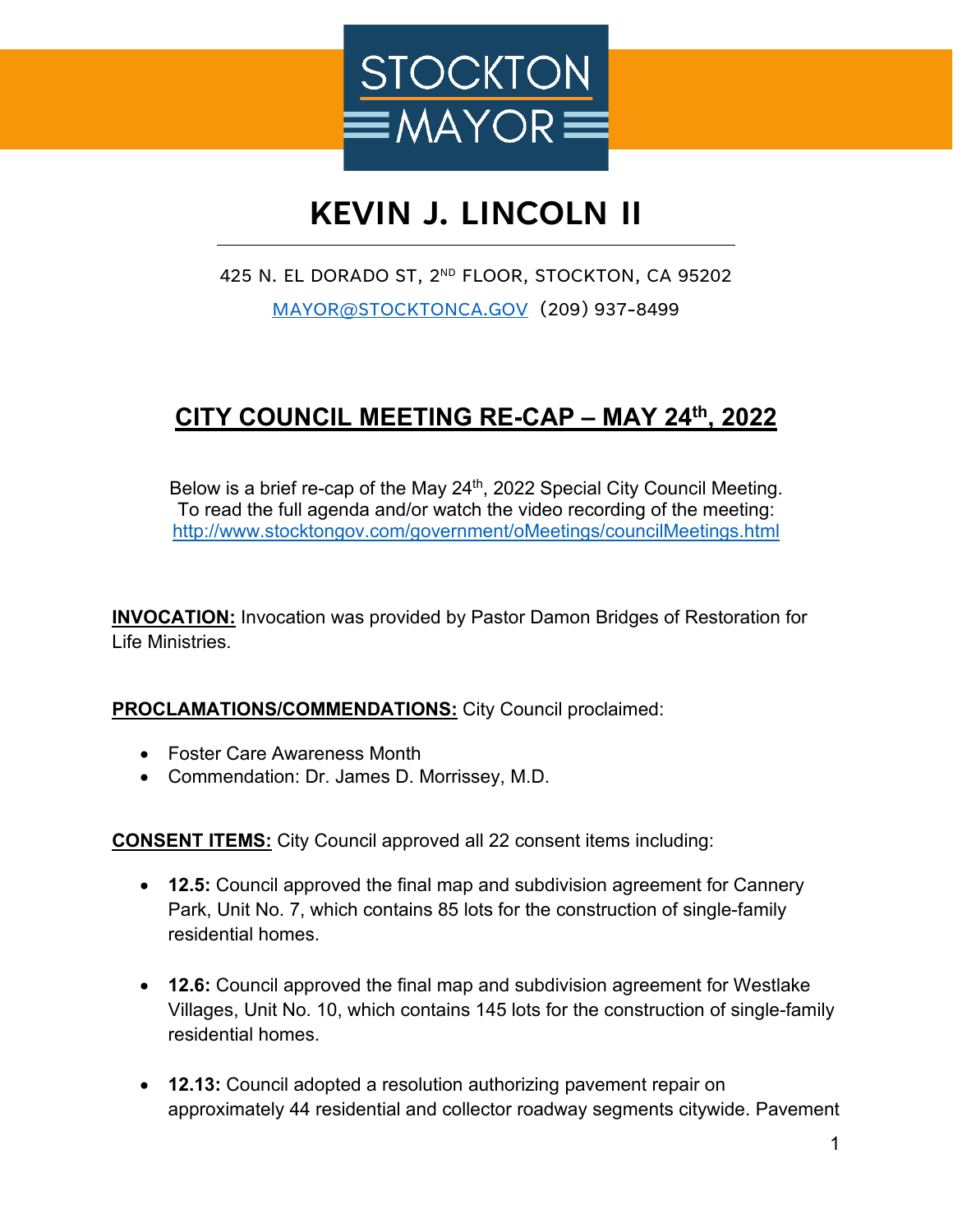repair involves the removal of failed pavement, tack coat oil application, and placing of hot mix asphalt. The process includes traffic control and installing temporary traffic striping. This treatment, combined with future pavement resurfacing, will extend the roadway's life expectancy by five years.

- **12.20:** Council adopted a resolution authorizing the 5th phase of a Bus Rapid Transit (BRT) project with the San Joaquin Regional Transit District (SJRTD). This project will provide faster service, greater reliability, and increased customer convenience along segments of Weber Avenue, Downtown Transit Center, Miner Avenue, Wilson Way, Fremont Street, Filbert Street, and Main Street.
- **12.21:** Council authorized the Aquatic Facilities Renovation and Replacement of Victory Park Pool. The Victory Park pool has been closed since 2013, as the current facilities do not meet code requirements. Through this motion Council is advancing the design portion of this project, which will replace the existing swimming pool at Victory Park. It is anticipated that the that the project will be completed by Spring 2024.

**NEW BUSINESS:** City Council received informational updates and/or acted on 4 new business items including:

- **15.2:** Council authorized use of \$2.5 million of American Rescue Plan Act (ARPA) funding for three projects:
	- o \$1.5 million toward the Uplift Downtown Initiative's Arena Improvement Project, improving video technology at the arena to support the recruitment of events and drive economic development. This investment will update the arena's technology capabilities and increase sponsorship and entertainment activities at the arena.
	- $\circ$  \$500,000 to support efforts to improve traffic and safety hazards within the Miracle Mile District. Miracle Mile Improvement District funding would supplement already in-progress investment toward ongoing improvement of traffic, safety hazards, parking and lighting.
	- o \$500,000 to fund AB84 State-mandated COVID sick leave through September 2021.
- **15.3:** Council approved a resolution expressing their intent to form a new Miracle Mile Community Improvement District (MMCID). A Community Improvement District is a community-driven partnership with the City to improve the quality of life in neighborhoods and mixed-use commercial districts and proposes a 20-year district term beginning January 1, 2023, as provided under the law. This resolution also authorizes ballots for City-owned property in the proposed district